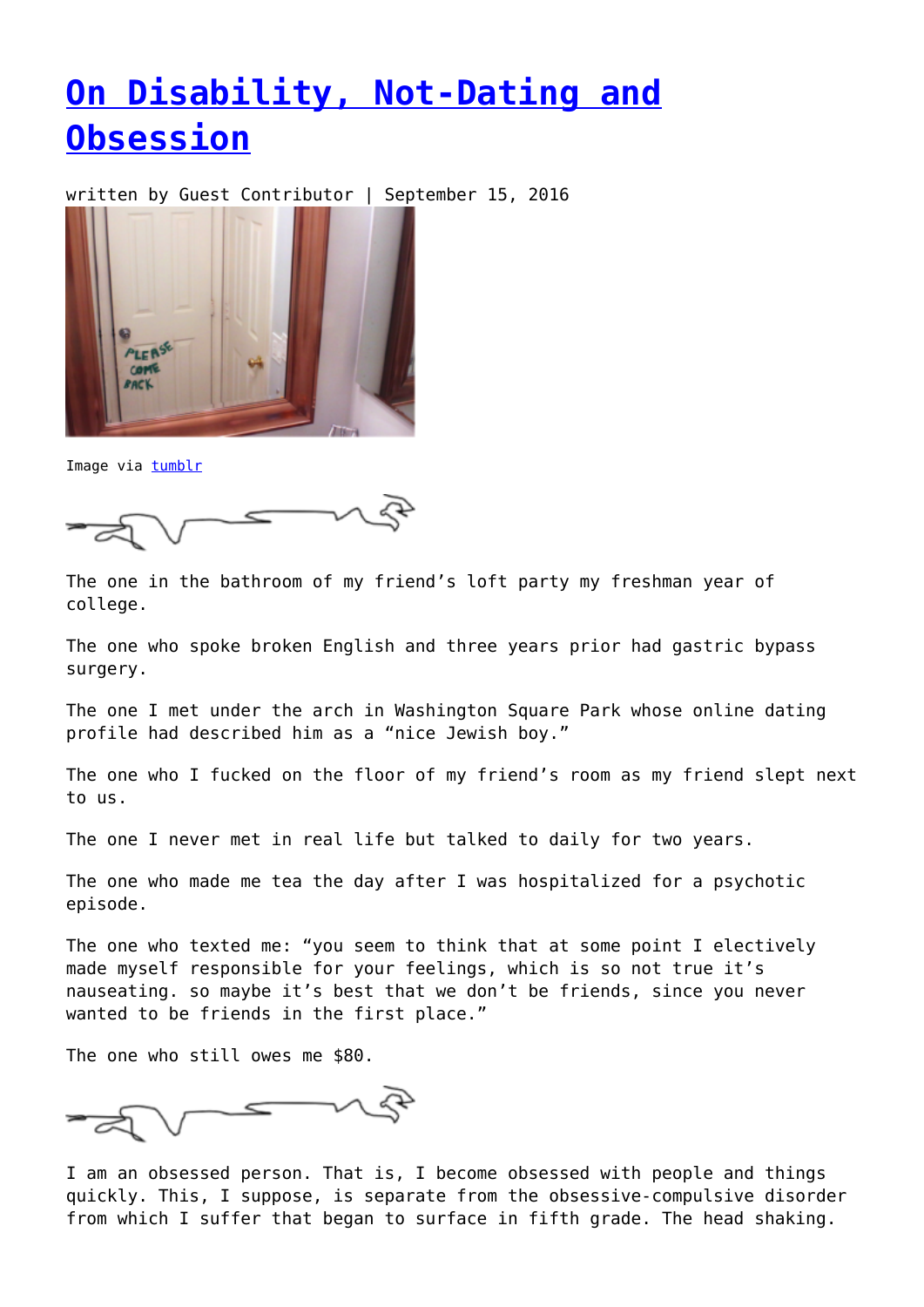The snorting. The spit on the tongue. My OCD is relatively under control due to help from one of three psychiatric medications I take daily but my personality still has extreme obsessive tendencies.

I become obsessed with bleaching my teeth nightly. I become obsessed with flossing my teeth so hard until my gums bleed. I become obsessed with smoking cigarettes as I walk somewhere. I become obsessed with learning sign language because a guy I talked to for a month was deaf.

I've also denied an obsession only to cave into it. I turn my phone off for days at a time when I realize that my dependence on someone's attention is getting out of hand. I obsess over men's attention. I obsess over positive recognition from professors and coworkers. I obsess over validation from my parents.

My friends know that I obsess over them. I remember a dream in elementary school about a friend of mine who played field soccer with me in my dream and within the following days I had become obsessed and began to follow him around. He lived a few houses down from me and I remember staring at his backyard from my window to see if he was outside. At this age, I knew something felt weird inside of me but I did not deny this obsession. Now, I am more easily able to identify and control these tendencies, but still struggle with it daily.



I have been writing this piece on "not-dating" for a long time. Or, how Maggie Nelson puts it so brilliantly in her color-scopic memoir hybrid entitled *Bluets*:

At a job interview at a university, three men sitting across from me at a table. On my cv it says that I am currently working on a book about the color blue. I have been saying this for years without writing a word. It is, perhaps, my way of making my life feel "in progress" rather than a sleeve of ash falling off a lit cigarette.

The literature about "nonaction" that I have come across offers me some sort of realization that I have always been unable to achieve on my own. Not doing something is a refusal of an action, and in some cases, an act of agency by means of refusal. Not listening is ignoring. Not working is anti-capitalist. Not having Facebook is refusing social media societal norms. Not having a gender is a transgressive move against a hegemonic binary. Not taking medication is not caring to live.

Within this context I view "not-dating" as an action. The action of not being in a relationship. The action of relationship refusal. Not-dating is not passive.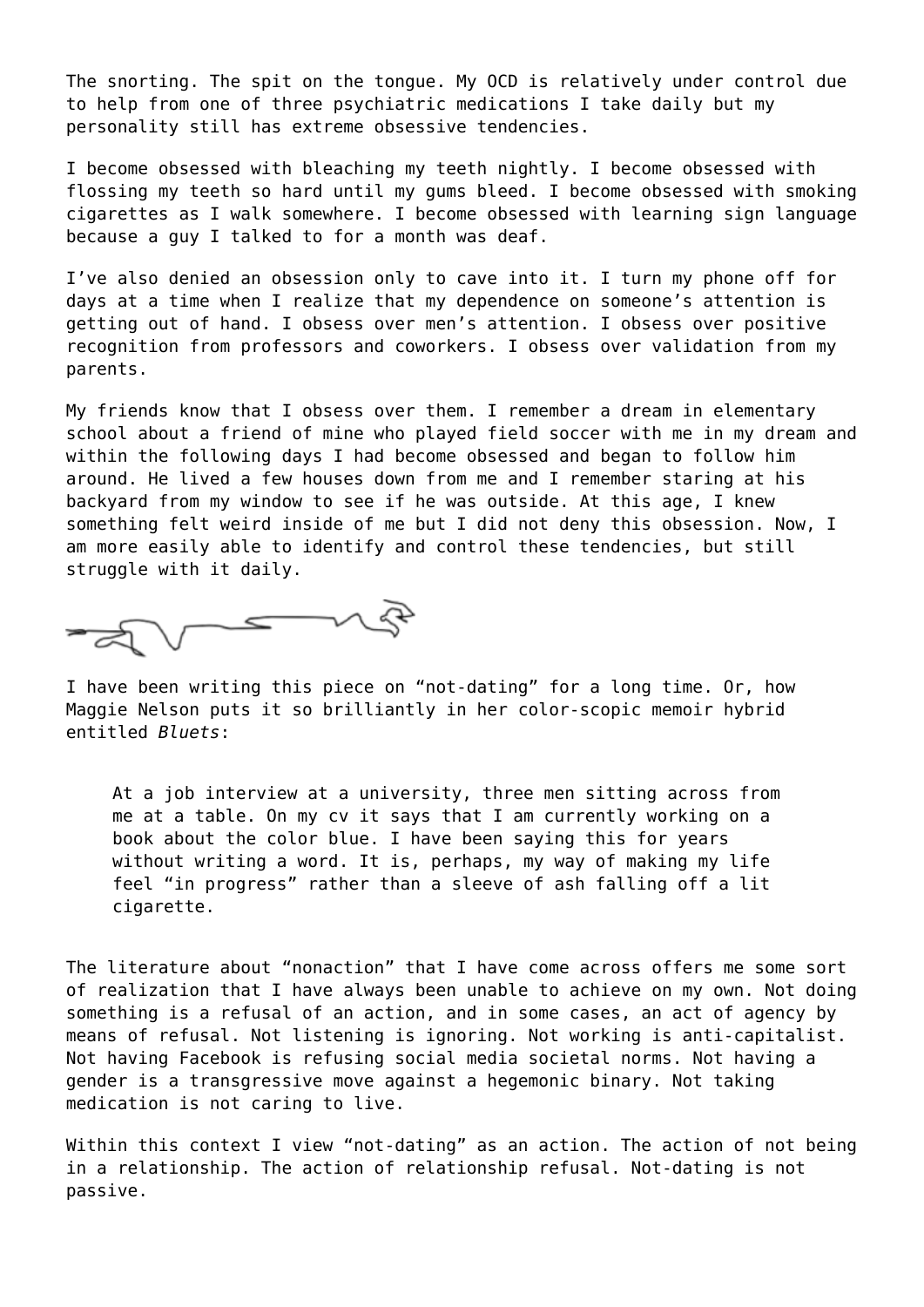

Not-dating does not satisfy the craving for attachment that I have. One night I get home and open Snapchat to sext someone I've been seeing for a few months who at the time was out of state. His name didn't appear on my list. I check Facebook. He is not on my friends list. I check Twitter. His name does not appear. He removed himself from my life.

I went to my bookshelf, found the book he gave me a few months prior, and put it on the floor. I ripped the front cover off. I tore the spine out. I ripped pages. I drew on them with black Sharpie—the word "DIE." I burned the corners of pages and the front cover. I put it in the sink and ran water on it. I placed it on my living room table next to a dead succulent I'd been hoarding for a few weeks. The book and plant are still there.



I struggle with finding permission for this essay and for writing about the people I want to write about. I've never struggled with this problem of permission before. My sister tells me, "If people wanted you to write kindly or fondly about them, they should have acted better."

Johanna Hedva recounts her coming-to-terms with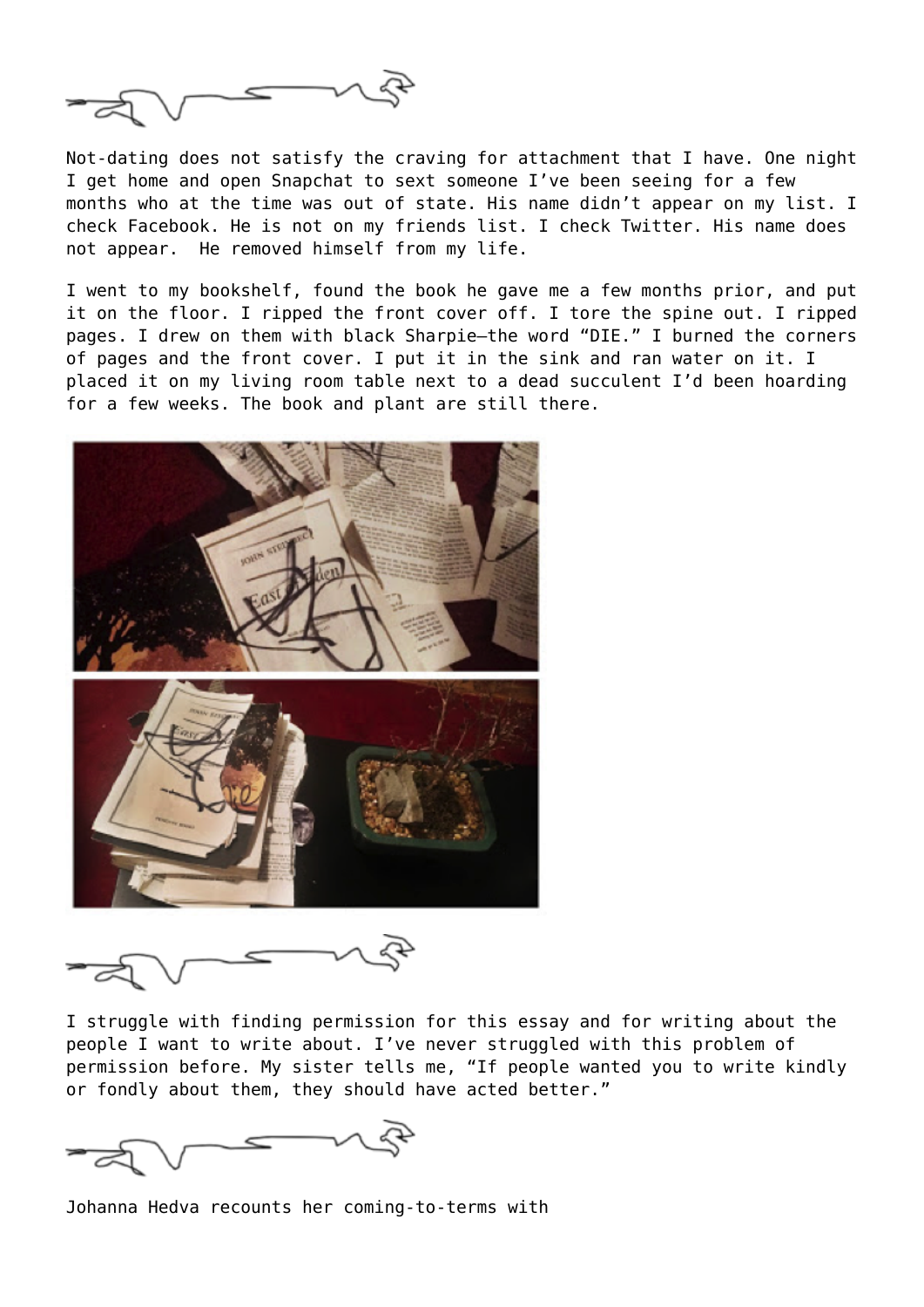depersonalization/derealization disorder in a brilliant [article in GUTS](http://gutsmagazine.ca/issue-six/in) [Magazine](http://gutsmagazine.ca/issue-six/in). She describes a panic attack in which "language breaks down (I cannot speak, or understand what is being spoken to me, during these states) but not because it never existed, or because it is nothing, or because it seems inadequate in a postmodern way, but because it uncreates." An uncreation. An unrelationship.

In 2016 I am diagnosed with derealization/depersonalization disorder. I am very easily able to control my experiences with the disorder with medication and therapy. I avoid smoking marijuana because cannabis excites DP/DR symptoms. During dissociative episodes, especially in high school and early in college when I hadn't been diagnosed, I have attempted to hurt people. I strangled a roommate. I bit a friend. All of these experiences resulted from an obsession with the physical. Words and worlds do become unreal and uncreate people and even myself.

Again, Hedva so brilliantly writes:

Depersonalization and derealization are not the same thing, but more like two sides of the same experience: one describes a state of interiority (depersonalization), in terms of how one feels about oneself; and the other describes an exterior state (derealization), or how one feels about one's environment. DP/DR could be said to describe the skin between the outside and the inside, and in both places, there is the feeling that neither is "real."

Commando

During an appointment with my psychiatrist, I see the book *The Happiness Project* on her bookshelf. After a quick Google search, I find out that the book is about a woman who is unhappy who decides to make some changes in her life to make herself more "happy." I think the book is going to be about woman-empowerment, so I order it on Amazon. It comes. I read the first chapter. I get rid of it.

I am not interested in reading a book about a middle-aged white Upper East Side woman who lives with her husband of twenty years and two small children and how she is unhappy and decides to journal about her experiences in attempt to analyze them and come up with a plan on how to "become happy." It is a *New York Times* best-selling book, so I guess that says there is an audience for this type of book, but I am not part of its demographic.

It's almost as if I pride myself on this unhappy identity. I've [written](http://www.unhappyblog.com/2016/08/unhappiness-as-identity.html) [before](http://www.unhappyblog.com/2016/08/unhappiness-as-identity.html) about how the label "*I am unhappy*" gives me a sort of comfort in claiming it, but I have anxieties on how my unhappiness, like anything subjective, is politicized. How unhappy am I allowed to be? What am I allowed to do with my unhappiness? Who wins and who loses when happiness is on the line?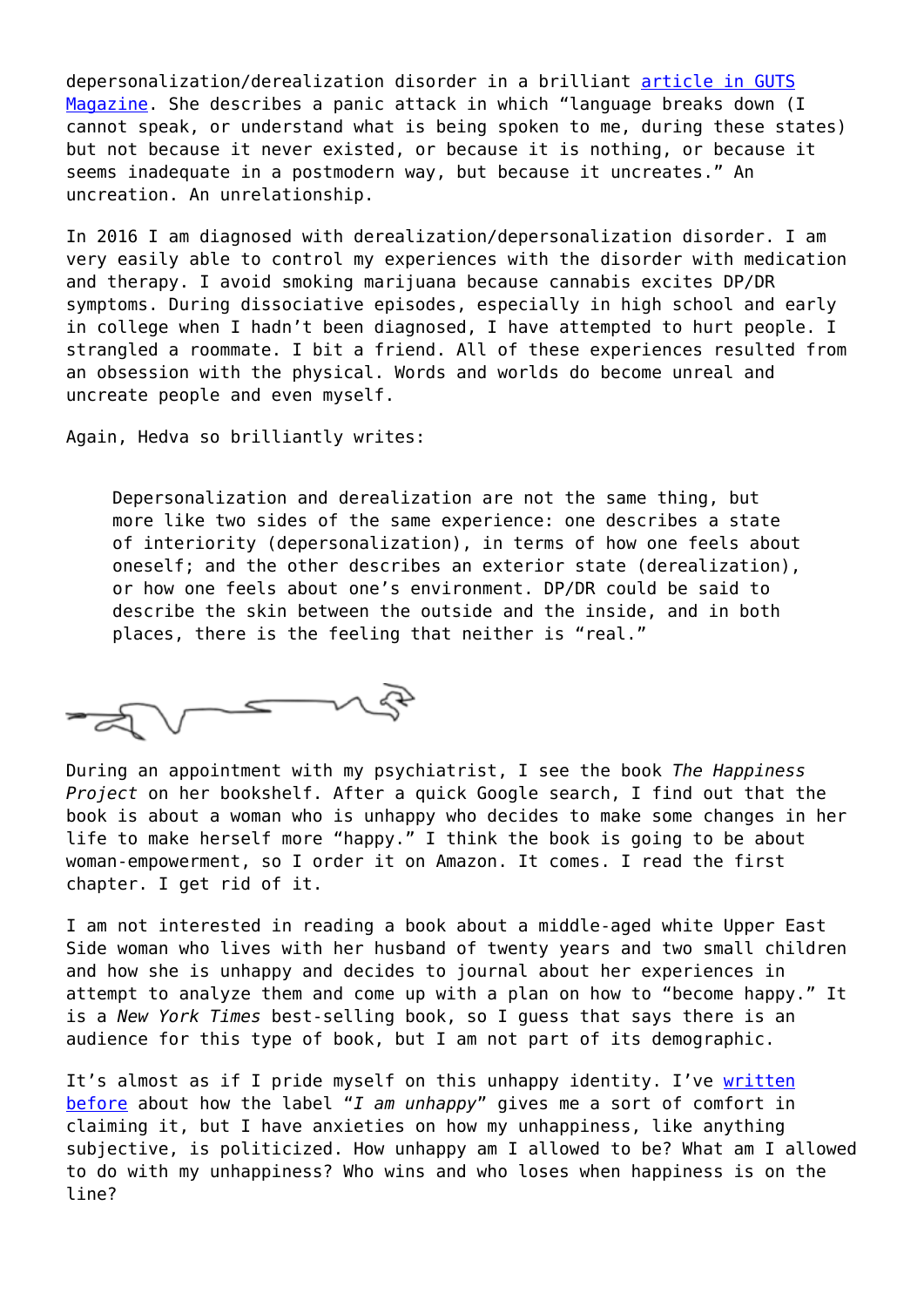

Mental illness runs in my family and I often feel epigenetically affected by my ancestors' suffering. My grandmother was a victim of abuse from my grandfather for over sixty-five years until she finally left him when she was in her 80's. My grandfather had extreme addiction problems (perhaps an obsessive personality trait) and suffered from delusions and dementia toward the end of his life.

When my grandparents split a few years before my grandfather's death, a family secret was revealed in which my grandparents were never married because my grandmother became pregnant before marriage and she was too embarrassed to have a wedding after having a child. They lied for over sixty years.

As I view it, my grandparents had a not-relationship as long as they could—i.e. until they had a child—at which point they had to declare a relationship of some sort to survive in the rural South where they lived. This antiquated Southern logic, while obviously oppressive, manifests itself in my current life. What has been done to change these despotic ideas of living? I worry that I have not done anything to alleviate myself from their suffering that currently affects me in similar ways. At the same time, I sometimes feel that it is not my responsibility to change. The tension between these two feelings is a reminder that, for me, happiness is an unrealistic goal but I am trying my best every day to be content with myself.



I do not believe in "identifying" with others' experiences because this causes crises of identity. After having "identified" with something, I find myself looking for more. This takes my life out of a mode of creating experiences and into a path of identity-seeking and often soul-searching. But, there is some solace in understanding why my ancestors have chosen similar paths, most of which come out of safety concerns or conformity. It's more accepted to have multiple sex partners today than it was for my grandparents. It's more accepted to not be dating someone now than it was for my grandparents. I am being told that it is acceptable to have a notboyfriend, but what am I supposed to do if this is not what I want? How can I claim an identity that is not made available to me? And, like the author of *The Happiness Project*, should I just learn to be content with my life as it is, or am I responsible for the implications put on other people by my desire to change my lifestyle?

 $\leq$ 

Realistically, most of the men I meet are from online dating websites which almost always utilize location services and present me with how far away the person is from me. The infamous "grid" shows me lists—menus, even—of men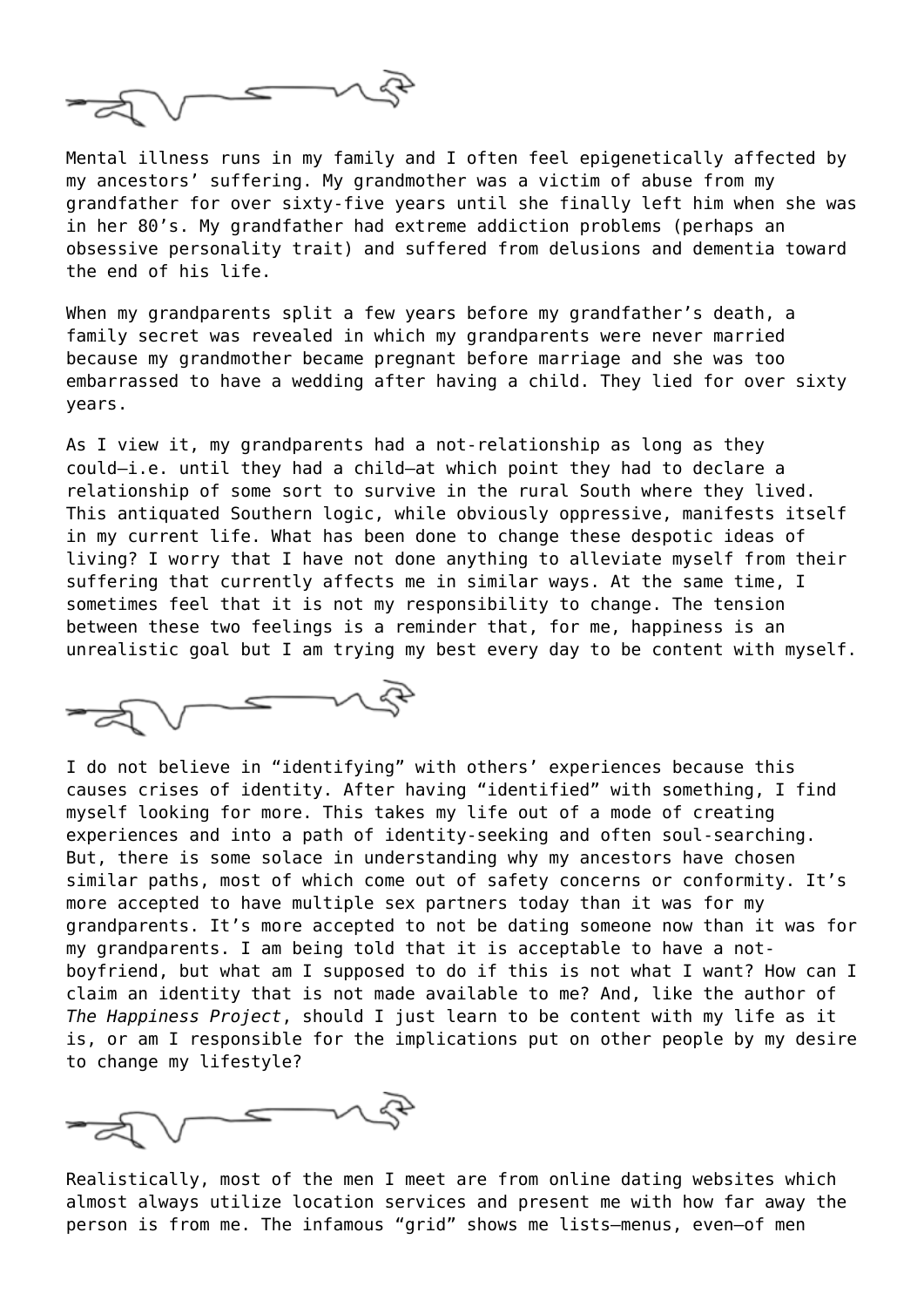around me. I become obsessed with following the location of people I meet. People I am not-dating. This is an obsession that I refuse for long periods of time and then fall to the compulsions and locate them. The thrill of immediately locating someone is immense but I always feel remorse afterward. For me, this process is a neurotransmitter-increasing process. It's like a high from a drug—to which, ironically, I have never become addicted. Do people take the place of drugs in my nervous system? Does my addiction to people satisfy my addictive tendency so that an addictive drug problem is not a necessity for my obsessive personality? What happens when a person eliminates himself from my life?



I've been seeing G. for six months. Naturally and historically me, we met online and meet for the first time at a bar next to my apartment that I frequently have first dates because it's low-key and the people are usually friendly. I have too many drinks and get drunk. We walk to my apartment and up the four flights of stairs to my door. We fuck, as I normally do on first dates, and play the album *Miley Cyrus & Her Dead Petz* in the background. The song "Slab of Butter (Scorpion)" comes on, and Cyrus croons the lyric "Selfcontrol is not/ something I'm working on."

He later tells me that he is, like me, not sexually motivated either but would rather have a deeper connection with someone. This is lethargically a positive declaration for me. I want to continue not-dating him. I think it may lead to something more. In my head, I think it may lead to a relationship.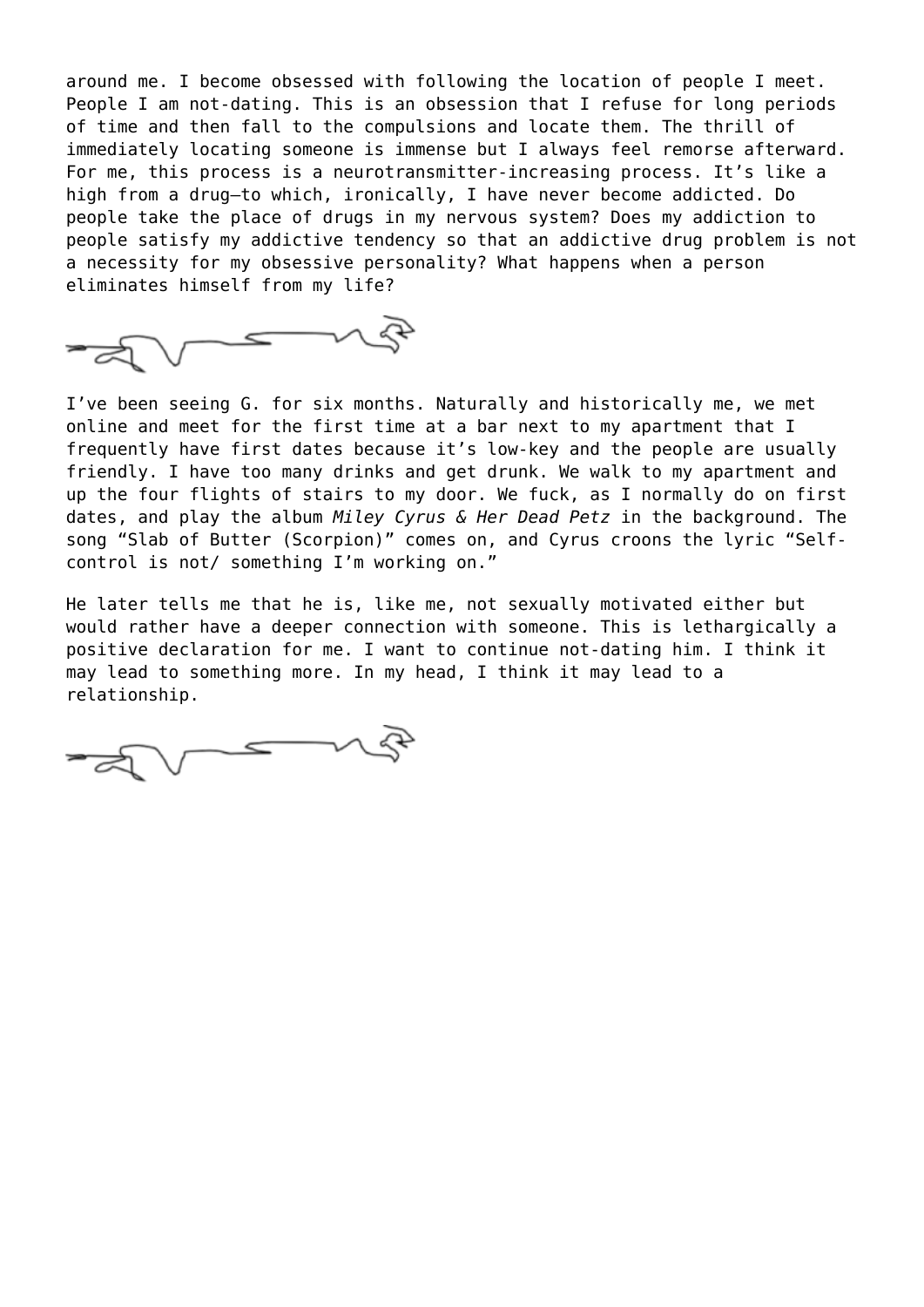

Image via **Emily McDowell** 

What is one to do in a not-relationship and how does one make a move from not-dating to being in a relationship, especially when her own body is against her? Similar to how it is difficult for me to describe my disability in words, it is equally as difficult for me to describe my wants and desires regarding a relationship. My friend Carley Moore, a brilliant poet and essayist, writes in an essay about hunger and nourishment entitled "On Eating:"

The truth is, I have actually realized that I have a hard time saying what I want because most of the time I don't believe it is possible… But I am challenging myself to say these desires out loud, to protest for them, and to ask for them. ([GUTS Magazine](http://gutsmagazine.ca/blog/on-eating))

In other words, Moore is commenting on the realistic wants and desires that she possesses but finds too overwhelmingly fantastical to say out loud. It is easier to repress wants and expectations in fear that they will not be acknowledged, aligned with, or have them met with positive reaffirmation. I tell myself that I will explicitly voice what I want, like how Moore challenges herself, but I find myself feeling too vulnerable and too overwhelmed. The speech act of the Other saying *I do not want you* is too real and ruinous regarding what I have, or could have, with G. Not-dating is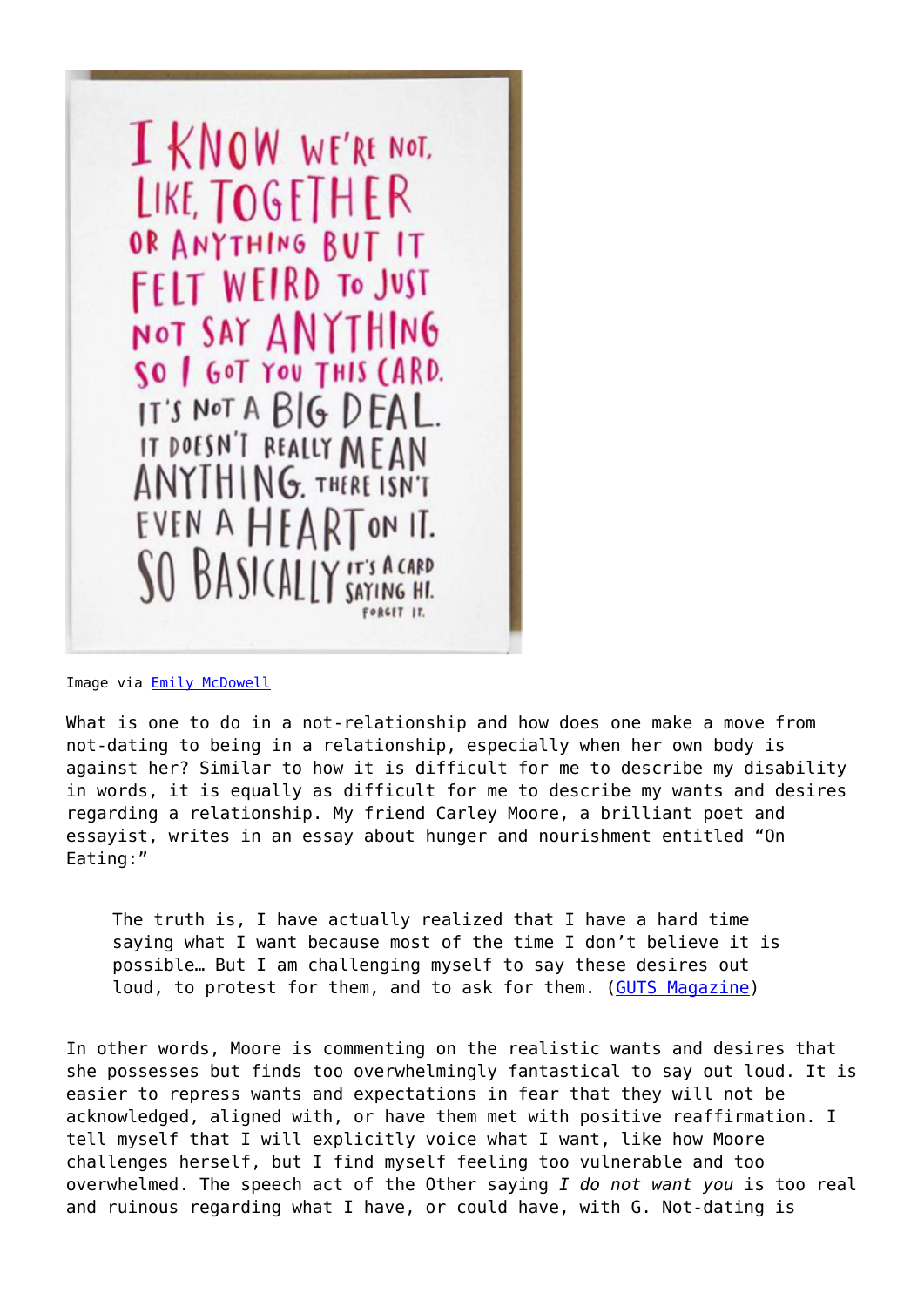fantastical because it strips exclusivity away from a non-relationship context in a way that has nothing to offer the future and simultaneously allows me to create my own future in my head. In this regard, my wants and desires do not matter, not only to the Other, but also to me.

On dates, I often bring up discussion about the medications we take and for what reasons. My daily experience with medication consists of the following:

- 1. Advair, once daily for asthma
- 2. Nasonex, twice daily for general allergies
- 3. Sudafed, once daily for general allergies
- 4. Zoloft, once daily for OCD & DP/DR disorder
- 5. Buspar, twice daily for anxiety
- 6. Ativan, as needed for panic
- 7. Truvada, once daily for HIV prevention

People always ask about DP/DR and I never have the words to explain it. Perhaps that is the disorder itself—an indescribable, almost unrealized disorder. The refusal of describing. The refusal of a relationship with the disorder. I almost always tell them to read Hedva's writings because she comes in where I must leave off.

Are people actually interested in my disability, or do people just want to understand how it is going to affect them? And is it my responsibility to educate people on an otherwise-unheard-of mental disorder?

I feel that open-relationships are more popular today than they have been before, and I talk about this concept with my friend. She tells me that she's staying with her friend who has a husband and a live-in partner. I joke: "why can she have two when I can't even get a boyfriend?"



While working on this essay, I'm also doing research for my honor's thesis which consists of documenting and representing obscure LGBT periodicals from the 70s, 80s and 90s as part of the New York Public Library's phenomenal rare archival collection.

I come across a collection entitled *Ecce Homo*, a 1970 magazine that describes itself as "The Magazine of Sexual Awareness for the Gay Male." A small blackand-white photograph of two males appears on the bottom of a page. In the photo, a younger, hairless guy wearing a necklace with a key on it looks up at a hairy-chested muscular man, probably discussing the blowjob that is about to happen. The caption reads "The majority of homosexuals prefer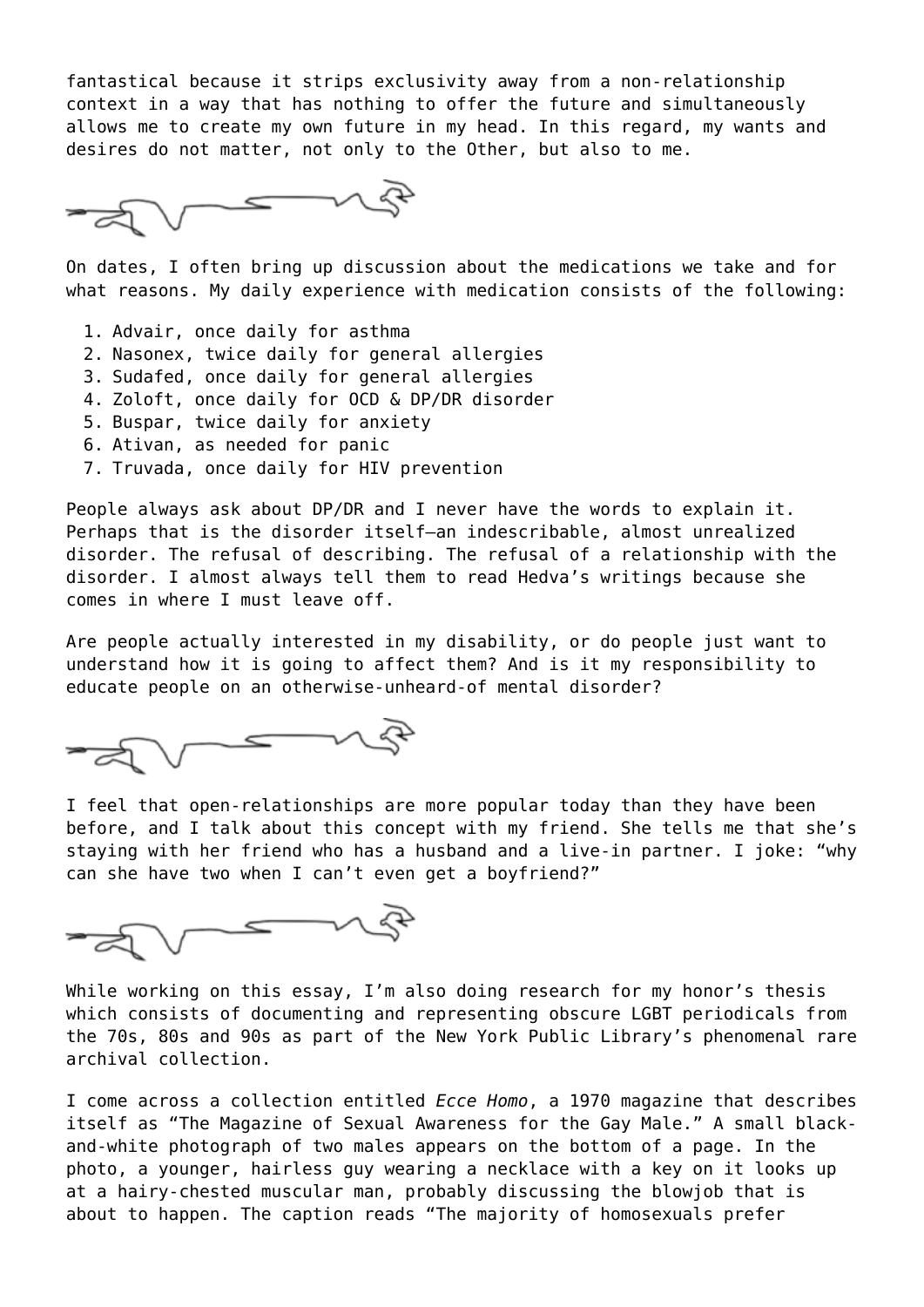encounters which let them feel, at least briefly, they are with someone real." As I read this magazine, the magazine is simultaneously reading me—an idea taught to me in a lecture once by Avital Ronell.

The idea of describing a person as "someone real" fails to keep in mind that people present themselves in ways that are not always authentic—that is, people transform and present themselves in social situations similar to the argument of "front stage, back stage" theory. I would argue that a more accurate caption for this photograph would hint that people search for *something real* rather than *someone real*.

What do I have to gain from not-dating someone, especially when my romantic interests are not grounded in sexual gratification by means of actively cruising for a sex partner? Would relationships be easier for me if I were to seek a sexual connection that starts and ends with explicit penetration?



During this summer I become ill. I have no hearing in my left ear and I have a stomach condition that my doctors cannot figure out. For long periods of time, I cannot eat without feeling nauseous. My stress level is at an alltime high due in part to my job, and I go out with my best friend a few times and immediately have to leave because I become overwhelmed in large groups of people. I begin to smoke more cigarettes. I begin to drink heavier.

I am anxious, overwhelmed, and depressed. I write in a poem, "i am depressed and tired // i am detroit."

In these moments of not feeling well, I buy expensive lipstick and apply it to my lips and entire face. I shave my head into a patchy pattern. I listen to music loudly. I laugh.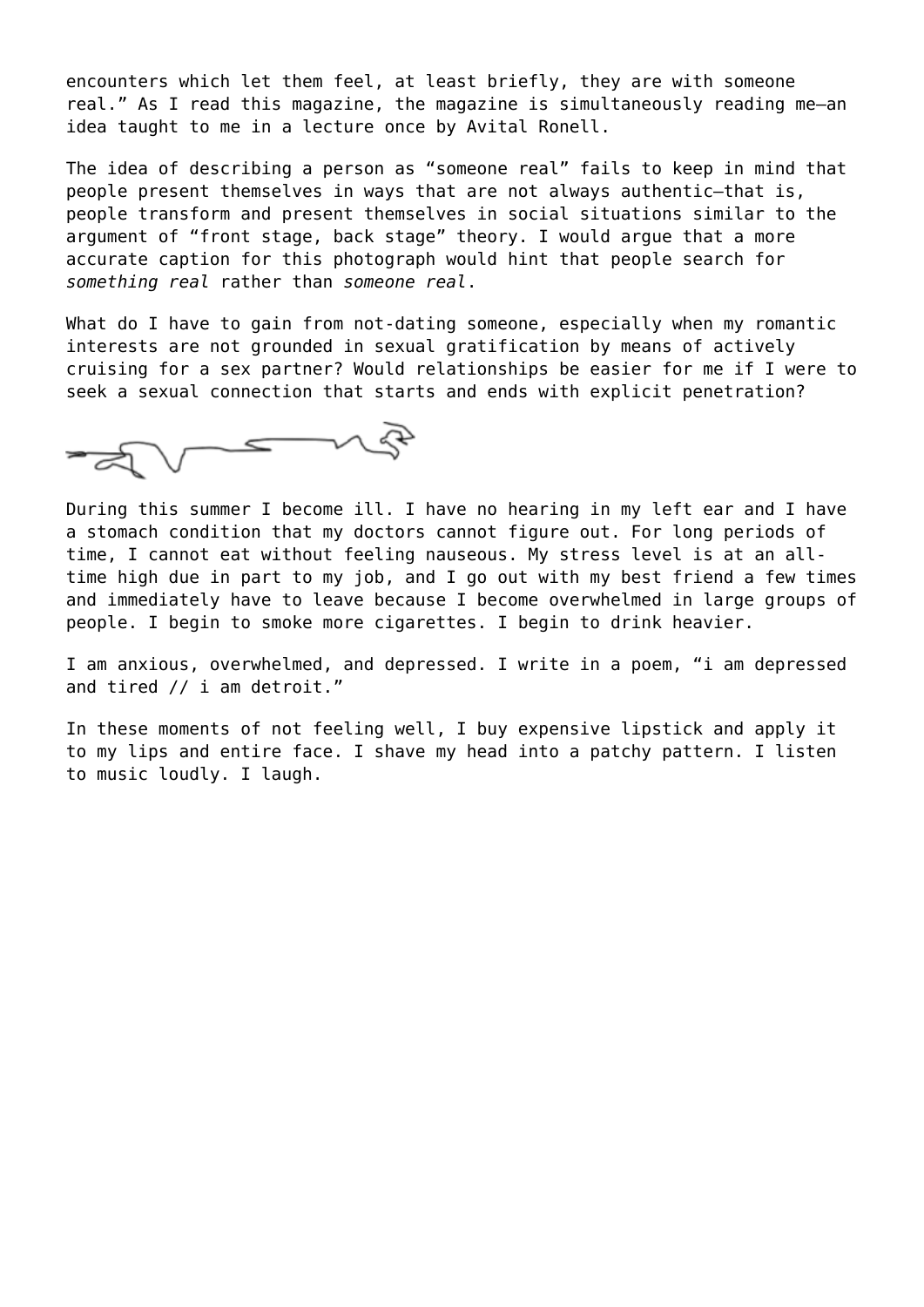

 $\approx$ 

Within these times of not-dating, I find meeting new people exhausting. It's very rare that I feel unsafe, but during an encounter with someone I meet off a dating app, I shake in fear. My poor judgment and reactionary impulse gets me kicked out and banned from the very bar in which I met G. for the first time.

I meet this man outside the bar and he invites me to come meet his friends. I compliment them upon meeting and a slightly overweight girl stares me down.

She declares, "I'm a very good reader of people, and I don't like you." I reply, "I'm sorry you feel that way."

The guy I met excuses himself to use the bathroom.

"I know you're here to fuck my friend." "Not exactly. I just came over to meet him." "What do you do? Where do you live?" "I'm a student at NYU and I live in the East Village." "How do you pay your rent?" "I work two jobs. What do you do?" "I have my degree in physics but I work at an oyster bar in Midtown." "What brings you to the East Village?" "I'm cat sitting for someone down the block."

She looks at me with eyes of threatening insinuation. I should have left,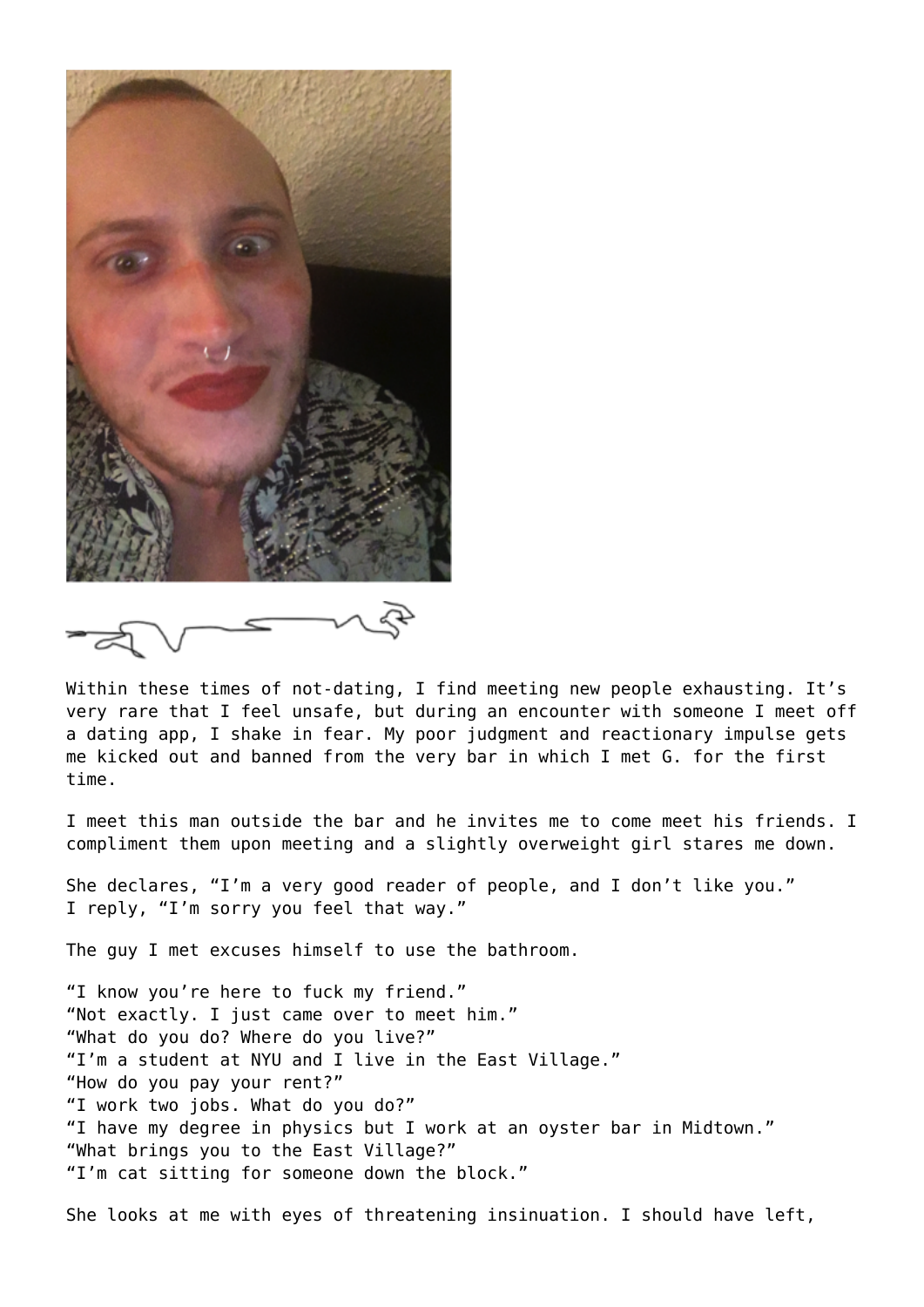apologized for wasting their time, and wished them well. I was angry. I am not-dating someone who I am not sure is into me anymore. I was rejected by someone in the same bar an hour ago. I am looking for it. I am looking for something. "I don't like you, I think you're pathetic, and I think you should leave." "I'm actually fine sitting right here and don't think I will be leaving any time soon." I hate that she feels entitled to this queer bar. I should not have to leave. She should. Her friends—including the guy I was there to meet—try to get her to leave but she refuses. I add, "Yeah, you might want to get going. I wouldn't want that cat you're watching to get hungry or something." She continues staring. I ask her, "So, how is your physics degree helping you in your career as a cat sitter? How old are you?" "I don't feel the need to answer your question." "That's fine. Are you a freelance cat sitter, or are you a part of one of those cat sitter unions?" "You're a whore and I don't need to answer your questions. You should leave." "I'm okay here. I'm actually going to get another drink. I'd offer you one but I wouldn't want you to get messy and ruin your makeup. Oh wait, too late."

I come back to the table and her friends coerce her into going to the photo booth next to us. While she gets up, she pushes all of the drinks on the table onto my lap, spilling Blue Moon and vodka sodas on my lap. Without any sort of thought, I push them back at her and pick up a glass and throw it in her direction. It misses her but causes commotion.

This was a violent and reactionary response that I immediately regret. She made me mad and encroached on a space that I wanted to call mine. She embarrassed me by spilling the table's drinks on me. I wanted to affect her like she affected me. Revenge. Retribution.

The bar staff come over and immediately force me to leave. I'm not sure what happened with the girl and her friends. I run home in fear that they are behind me. She is tough and angry and I know that she could very easily hurt me. This situation, in its vocal stages, was enjoyable—fun, even—for me. But when things became physical I acted with no thought.

I feel so bad about this that I go home and cry.

 $\overline{\phantom{a}}$ 

Six months after meeting and I am still not-dating G. He directs a play part of a famous New York City festival and I show up to the show with a bouquet of flowers—orchids and sunflowers—which before he tells me are his favorite.

After the show, I get drinks with him and his cast. One of them asks, "So how